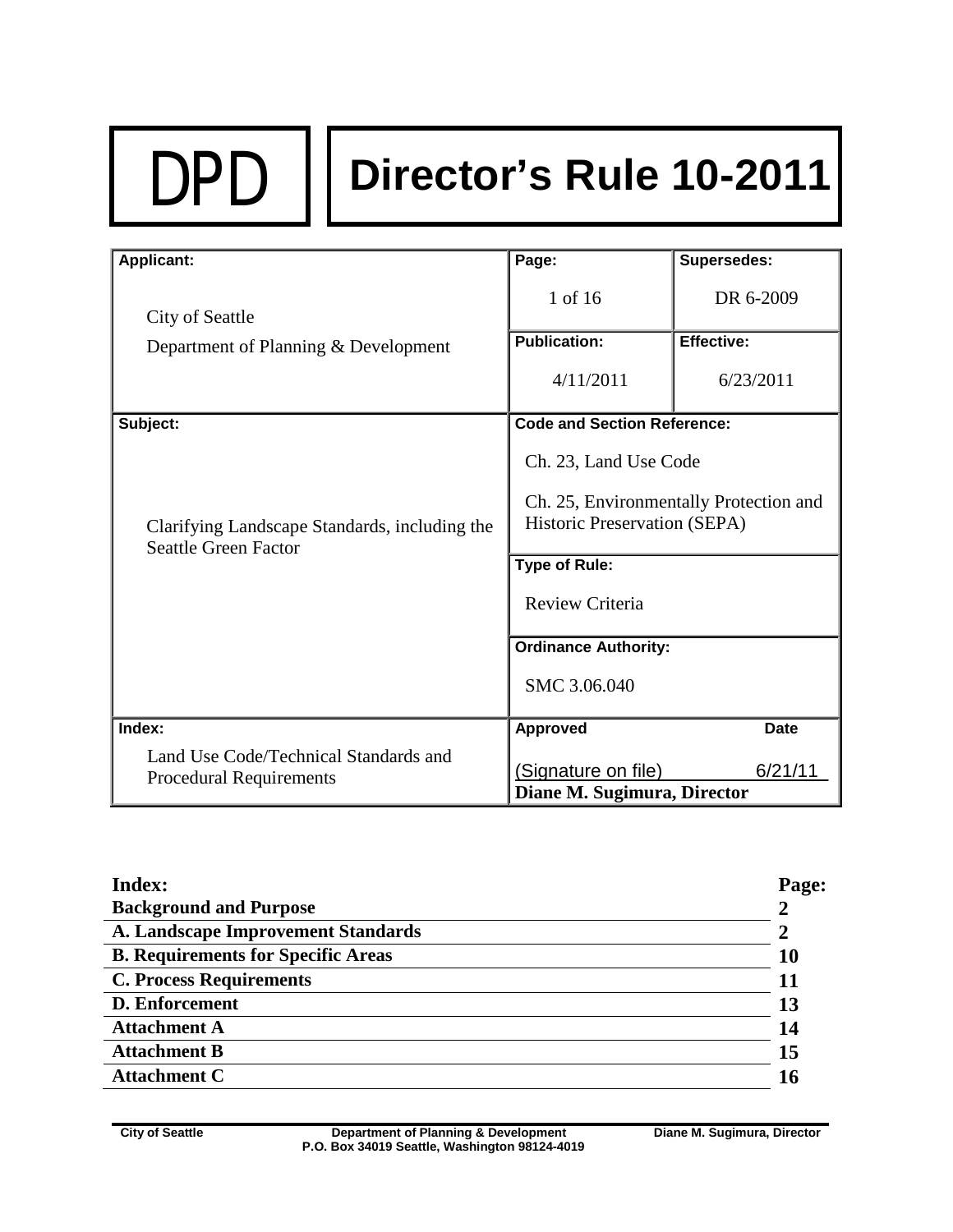# **BACKGROUND AND PURPOSE**

This rule provides information relevant to projects that trigger landscape requirements, including projects subject to the Seattle Green Factor. It supplements and interprets landscape requirements in the City's Land Use Code, Seattle Municipal Code Title 23, and in the City's State Environmental Policy Act (SEPA) regulations, SMC Ch. 25.05. In the event of a conflict between the requirements of the Seattle Municipal Code and this rule, code requirements prevail.

Landscape improvements required pursuant to the City's Land Use Code and SEPA accomplish multiple goals: mitigating visual impacts of a proposed development project, buffering incompatible uses, providing screening and privacy, reducing headlight and reflective glare, and creating a pleasant urban environment. Landscape features also provide environmental benefits, reducing stormwater runoff, improving air and water quality, decreasing the urban heat island effect, improving energy efficiency, and providing wildlife habitat.

# **RULE**

## **A. LANDSCAPE IMPROVEMENT STANDARDS**

#### **1. Soil quality, depth, and volume**

Healthy soils improve plant survival, reduce irrigation demand, and minimize the need for fertilizer and other chemical applications . All new planting areas or areas disturbed during construction must be amended following standards in the Seattle Stormwater Manual: 3" of compost must be incorporated to a soil depth of 8", and 2-4" of mulch must be applied to planting beds. For more detail, see Section 4.4.1 of DPD Director's Rule 17-2009.

Container plantings must provide adequate room for the selected plant species. For shrubs, ground covers, or perennials, this means a minimum of 12" soil depth. Trees in containers must have a minimum of 30" soil depth and a minimum soil volume as follows:

| <b>Minimum soil volume for trees</b>                                           |                                                  |                                              |                                           |  |  |  |
|--------------------------------------------------------------------------------|--------------------------------------------------|----------------------------------------------|-------------------------------------------|--|--|--|
| <b>Tree size</b><br>category <sup>1</sup>                                      | <b>Planting area</b><br>soil volume <sup>2</sup> | <b>Planting surface</b><br>area <sup>3</sup> | <b>Example</b><br>dimensions <sup>3</sup> |  |  |  |
| Small trees                                                                    | 110 $ft^3$                                       | $44$ sq ft                                   | $5' \times 9'$                            |  |  |  |
| Small/med trees                                                                | $225 \text{ ft}^3$                               | $90$ sq ft                                   | $5' \times 18'$                           |  |  |  |
| Med/large trees                                                                | $375 \text{ ft}^3$                               | $150$ sq ft                                  | $6' \times 25'$                           |  |  |  |
| Large trees                                                                    | 525 $ft^3$                                       | $210$ sq ft                                  | $7'$ x $30'$                              |  |  |  |
| 1) Tree size categories are explained in greater detail in subsection A.4.b of |                                                  |                                              |                                           |  |  |  |
| this rule.                                                                     |                                                  |                                              |                                           |  |  |  |
| 2) Note that these are minimum soil volume requirements. Trees will be         |                                                  |                                              |                                           |  |  |  |
| healthier, bigger, and longer-lived if greater soil volume is provided.        |                                                  |                                              |                                           |  |  |  |
| 3) Assumes 30" soil depth. Smaller surface areas can achieve the same soil     |                                                  |                                              |                                           |  |  |  |
| volume if deeper soil profiles are provided, or if adjacent paved surfaces are |                                                  |                                              |                                           |  |  |  |
| installed over structural soil or similar technologies.                        |                                                  |                                              |                                           |  |  |  |

Applicants should be aware of the special design issues involved with planting in containers or over structures: structural weight, drainage, soil mix, irrigation and maintenance, and appropriate plant selection. Irrigation and drainage are required for all container plantings.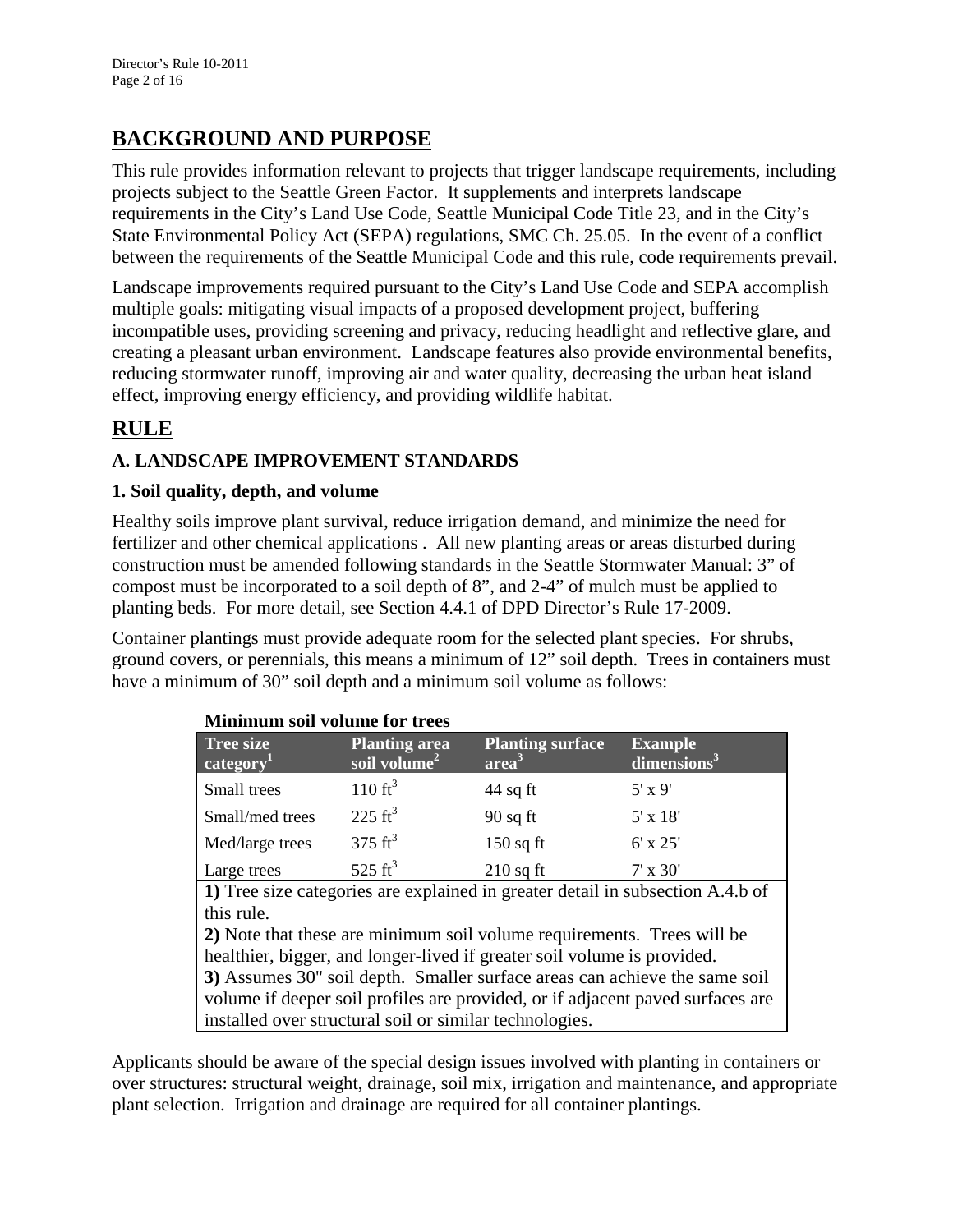#### **2. Plant selection and drought toleranceXXX**

Plants shall be selected and sited to ensure compatibility with site conditions. Plant selection shall also take into account the specific purposes of the plantings in their particular locations (e.g., visual screening vs. physical buffering of incompatible uses etc.). Plants identified by King County as "weeds of concern" or "noxious weeds" (including English ivy), are prohibited for new plantings, and must be controlled in the process of installing and maintaining required landscaping (lists are available at [http://dnr.metrokc.gov/wlr/LANDS/weeds/laws.htm\)](http://dnr.metrokc.gov/wlr/LANDS/weeds/laws.htm).

In required landscape areas, at least 25% of all plantings must be drought-tolerant. This requirement can be calculated across an entire lot; that is, 25% of each individual planting area need not be drought-tolerant, but the plantings as a whole must achieve 25% drought tolerance. Drought-tolerant plants are species that can thrive without supplemental watering after establishment. A list of drought-tolerant plants is available from Department of Planning and Development (DPD) at [http://www.seattle.gov/dpd/Permits/GreenFactor/.](http://www.seattle.gov/dpd/Permits/GreenFactor/) Other droughttolerant plants can be used, provided that the applicant provides two references showing that the plant is both drought-tolerant and appropriate for Seattle's climate.

Drought-tolerant plants must be separated from non-drought-tolerant plants by setting them at least two feet apart, using a physical barrier, or separating the irrigation system's grouping and circuiting. DPD's Director has the authority to reduce the requirement for use of droughttolerant plants when a site is unsuitable to support drought-tolerant vegetation, such as a poorly drained or marshy site, upon documentation from the applicant of the site conditions. Establishment of all plants, including drought-tolerant species, requires supplemental water for at least two growing seasons.

#### **3. Landscape elements in the right-of-way**

Installation, pruning, or removal of any landscape element in the right-of-way, including street trees, requires a Seattle Department of Transportation (SDOT) permit and must adhere to the SDOT's Right-of-Way Improvement Manual. In the event of a conflict between SDOT requirements and this rule, the SDOT requirements prevail. SDOT approval is required for landscape elements in the right-of-way to meet the Green Factor; if SDOT does not approve right-of-way landscape elements, Green Factor credits must be obtained through other means. SDOT requires the preservation and protection of existing trees in the street right-of-way unless otherwise permitted based on inspection and approval.

#### **4. Trees**

a. *Preservation.* Preservation of certain trees is required by the tree protection code, SMC Chapter 25.11. For more information, see Client Assistance Memo (CAM) 242, "Tree Protection regulations in Seattle."

Throughout the Land Use Code, preservation of healthy trees is worth as much or more landscaping credit as planting new trees (specifics vary by zone). All trees in the right-ofway must be preserved unless permitted for removal by SDOT. Whether in the right-ofway or on private property, trees with a trunk diameter of 6 inches or more at breast height (4.5 feet above grade) are eligible for Green Factor "tree preservation" credit.

Roots within the dripline area of preserved trees shall be protected pursuant to City of Seattle 2011 Standard Plans 132a, 132b, and 133, or future revised versions; these protection areas shall be identified on site plans. The protection area may be reduced if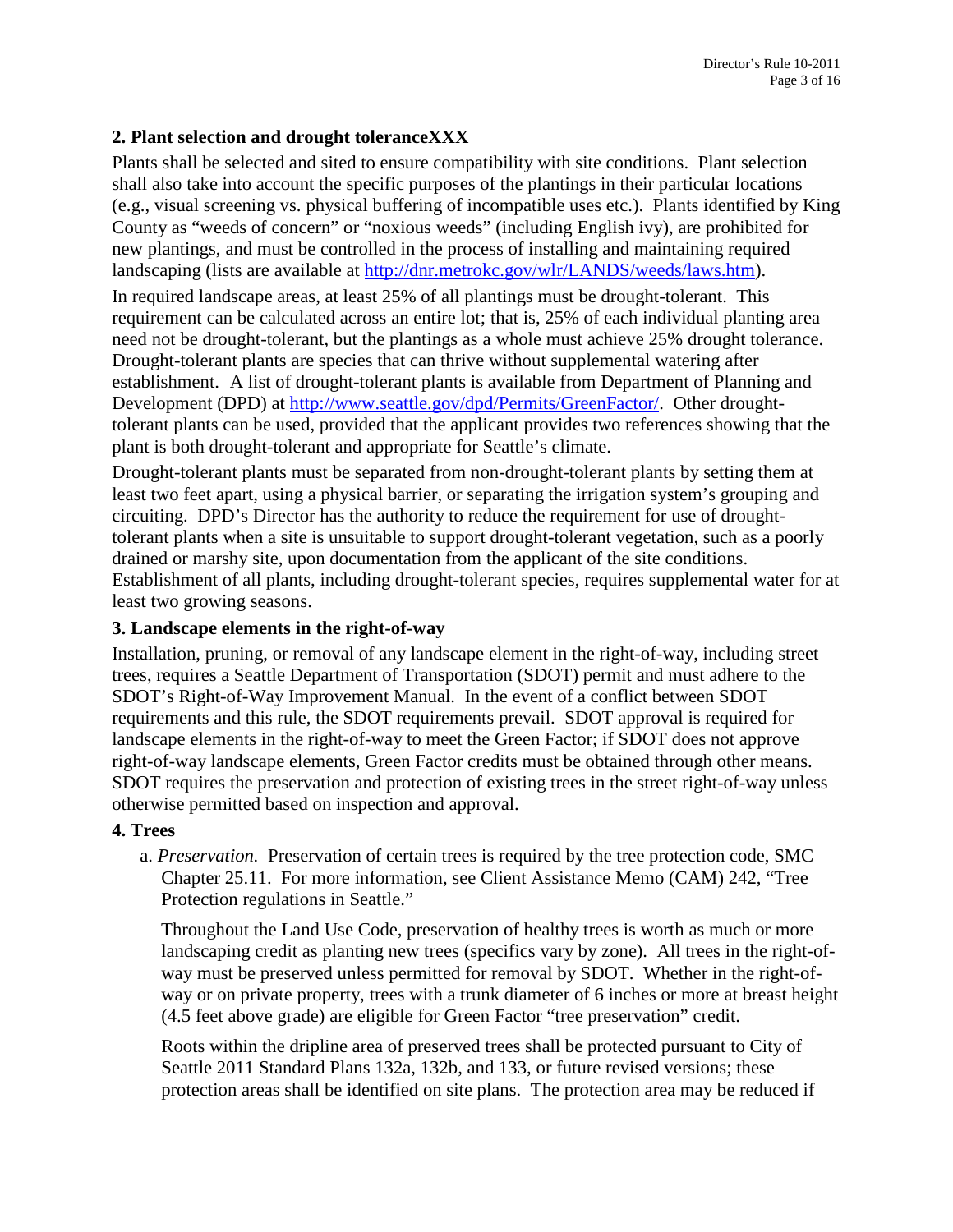approved by the Director according to a plan prepared by a tree care professional. Such reduction shall be limited to one-third of the area within the outer half of the area within the drip line (Zone B in Figure 1). In no case shall the reduction occur within the critical root zone (Zone A in Figure 1). In addition, the Director may establish conditions for protecting the tree during construction within the feeder root zone (Zone C in Figure 1).

For the purpose of this rule, tree care professional shall have a minimum of 3 years experience in tree evaluation and shall have worked directly with the protection of trees during construction, as well as having one of the following credentials:

- Society of American Foresters (SAF) certified forester;
- American Society of Consulting Arborists (ASCA) registered consulting arborist;
- Washington State registered landscape architect (RLA); or
- International Society of Arborists (ISA) certified arborist.

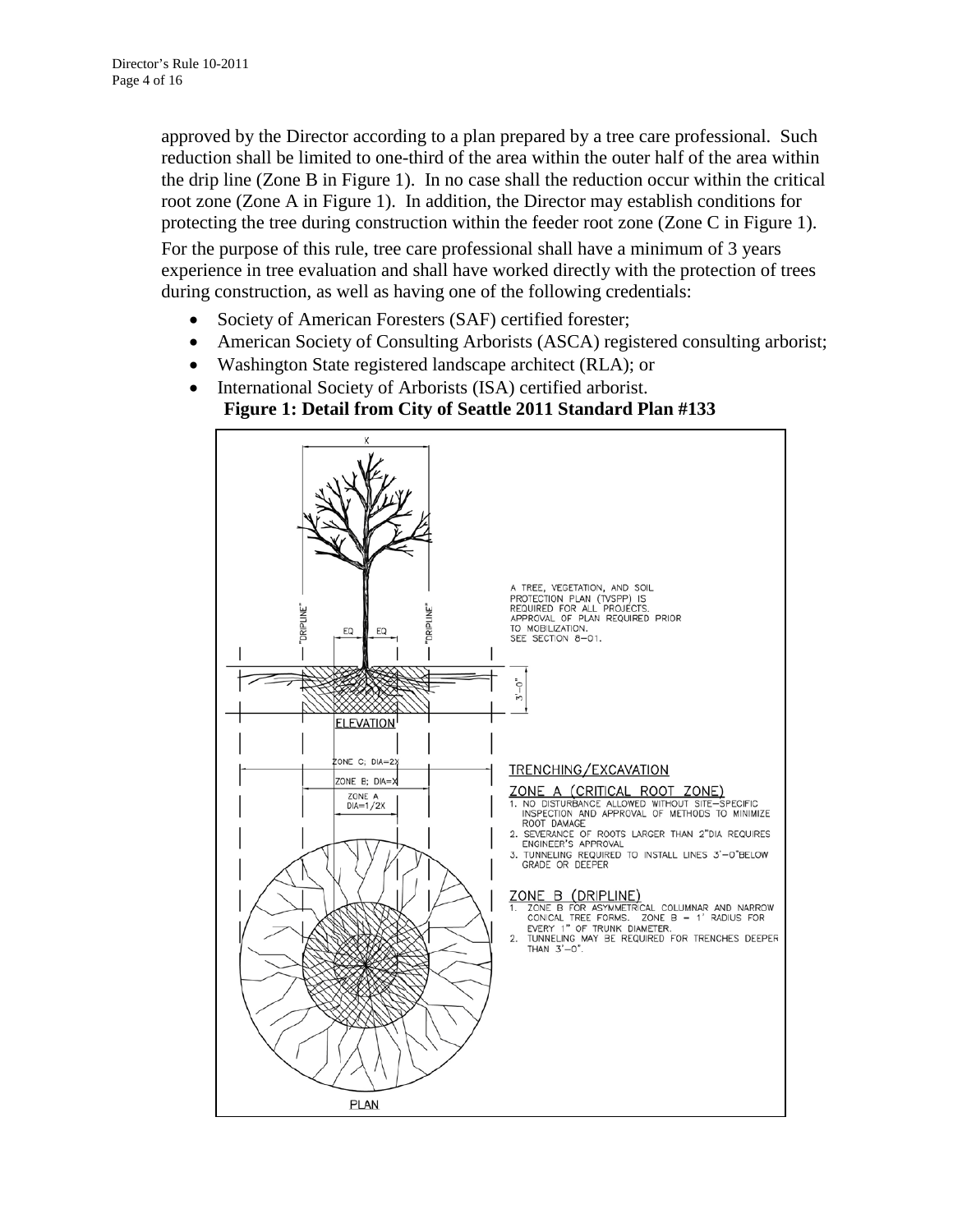b. *Tree selection*. Trees shall have a mature height of at least 15 feet for small trees, 25 feet for medium/small trees, 30 feet for medium/large trees and 40 feet for large trees. A list of suggested tree species is available at [www.seattle.gov/dpd/Permits/GreenFactor/GreenFactorTools.](http://www.seattle.gov/dpd/Permits/GreenFactor/GreenFactorTools) Note that Seattle Green

Factor scoring gives a bonus credit for native trees, and the Stormwater Code gives more credit to evergreen species than deciduous ones.

- c. *Size at the time of installation*. On private property, deciduous trees with one trunk must be at least 1.5 inches in diameter, measured 6 inches above the ground; multi-stemmed deciduous trees must have at least 3 stems and be at least 6 feet tall; and evergreen trees must be at least 4 feet in height. Because street trees face more difficult growing conditions, SDOT requires larger trees at time of installation: in the right-of-way, deciduous trees with one trunk must be 2 to 2.5 inches in caliper, measured 6 inches above the ground.
- d. *Right-of-way*. Trees can only be planted in the right-of-way after a permit has been issued by SDOT. Existing street trees must be retained and protected unless permitted for removal by SDOT.
- e. *Identification*. The species identification nursery tag shall remain on at least two trees per species until the final Certificate of Occupancy has been issued. After issuance, the owner must remove the tags to prevent damage to the trees.
- f. *Spacing.* To maximize tree canopy and reduce competition between street trees, SDOT approves layout of trees based on tree selection, generally according to the following spacing: 20-25 feet between small trees, 25-30 feet between small/medium trees, 30-35 feet between medium/large trees, and 35-40 feet between large trees.

#### **5. Shrubs and large perennials**

Shrubs that are required for the purpose of screening must be evergreen and at least 30 inches high when planted. All other required shrubs must be at least 9 inches high when planted. Shrubs should be spaced at least 18" apart.

SDOT limits shrub height in rights-of-way. Within 30 feet of an intersection (as measured from the edge of the curb at the street corner), plant selection in the right-of-way is limited to species with a mature height at or below 2 feet (Figure 2). For areas more than 30 feet from an intersection, shrubs are allowed up to 30 inches tall. Taller species are subject to approval on a site by site basis to ensure sight distance, pedestrian safety, and accessibility. For many species, pruning is required to comply with these standards – note in the Landscape Management Plan if applicable (see Subsection A.11 of this Rule).



*Within 30 feet of an intersection, SDOT limits shrub height to 24". Elsewhere in the right-of-way, they may be 30". Shrubs taller than 30" subject to review.*

#### **Figure 2: Shrub height in the right-of-way**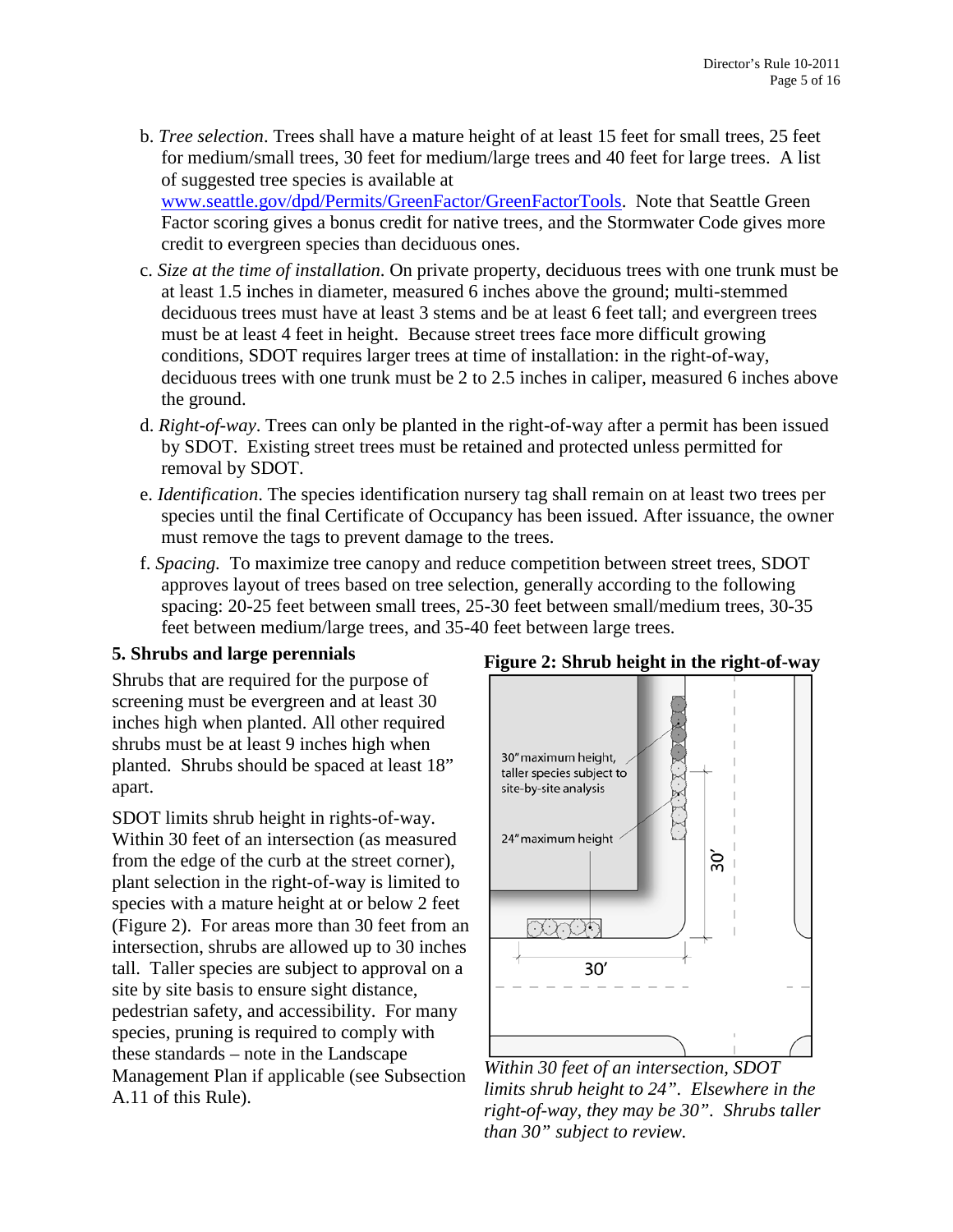To earn credits as large perennials under Green Factor scoring (credit B.2 on the Green Factor score sheet), plant selections must be at least 2 feet tall at maturity, and be evergreen or have year-round structure. Otherwise, they are counted as groundcovers (credit B.1).

#### **6. Ground covers**

- a. *Description*. Ground covers include low, spreading plants typically less than 12 inches in height. While mulch does not count as landscaping under general landscaping requirements, it does count for credit on the Green Factor score sheet, provided that mulch is coarse, maintained at a depth of 3 to 4 inches, and planted with shrubs and trees with appropriate spacing. In the Green Factor, areas covered with perennials or shrubs less than 2 feet in height are awarded the same credit as areas covered with ground cover.
- b. *Spacing*. In order to accomplish complete coverage of bare soil by ground cover within three years, spacing of ground cover plants shall be as follows: plants transplanted from 4 inch containers shall be spaced no more than 12 inches apart on center, and plants transplanted from 1-gallon containers shall be spaced no more than 24 inches apart on center. Different spacing of particular species to accomplish complete coverage within three years is acceptable if documentation is submitted by a landscape professional, as defined in Subsection C.1 of this Rule. At maturity, ground cover is expected to extend to the drip line of coniferous trees and to within 24 inches of the trunk of broadleaf trees.

#### **7. Protection**

Trees and plants bordering driveways and parking areas shall be protected from vehicles by wheel stops, curbs or similar devices, which shall be shown on the landscape and site plans.

#### **8. Clearance and access for maintenance**

Clearance shall be provided so that plants have access to sufficient space and light, taking into account foreseeable changes on adjacent lots. All landscape improvements must be designed to allow access for the owner or owner's agent to perform the maintenance specified in the Landscape Management Plan (see Subsection A.11 of this Rule).

#### **9. Standards for Green Factor landscape elements**

The Green Factor establishes a weighted menu of landscape elements, and requires development proposals to meet a minimum score (based on zoning) by selecting features from that menu. Landscape improvements provided to meet other requirements (including Land Use Code, Stormwater Code, and environmental mitigation requirements) can count toward meeting the Green Factor score. A Green Factor score sheet and other tools are available for download at <http://www.seattle.gov/dpd/Permits/GreenFactor/> (see Attachments B and C). Green Factor code provisions encourage layering of vegetation; plants within each planting area earn credits in addition to the planting area itself, so perennials, shrubs, and trees in a planting bed will achieve a higher score than would perennials alone.

The following subsections provide standards for landscape elements particular to the Green Factor.

a. *Bioretention facilities*. Bioretention facilities, also known as rain gardens, use carefully designed soils and plantings to manage stormwater runoff. These shallow depressions provide flow control (detention), infiltration, evapotranspiration, and water quality treatment. Bioretention planters are bioretention facilities designed with an impervious liner preventing infiltration to the surrounding soils (see Figure 3).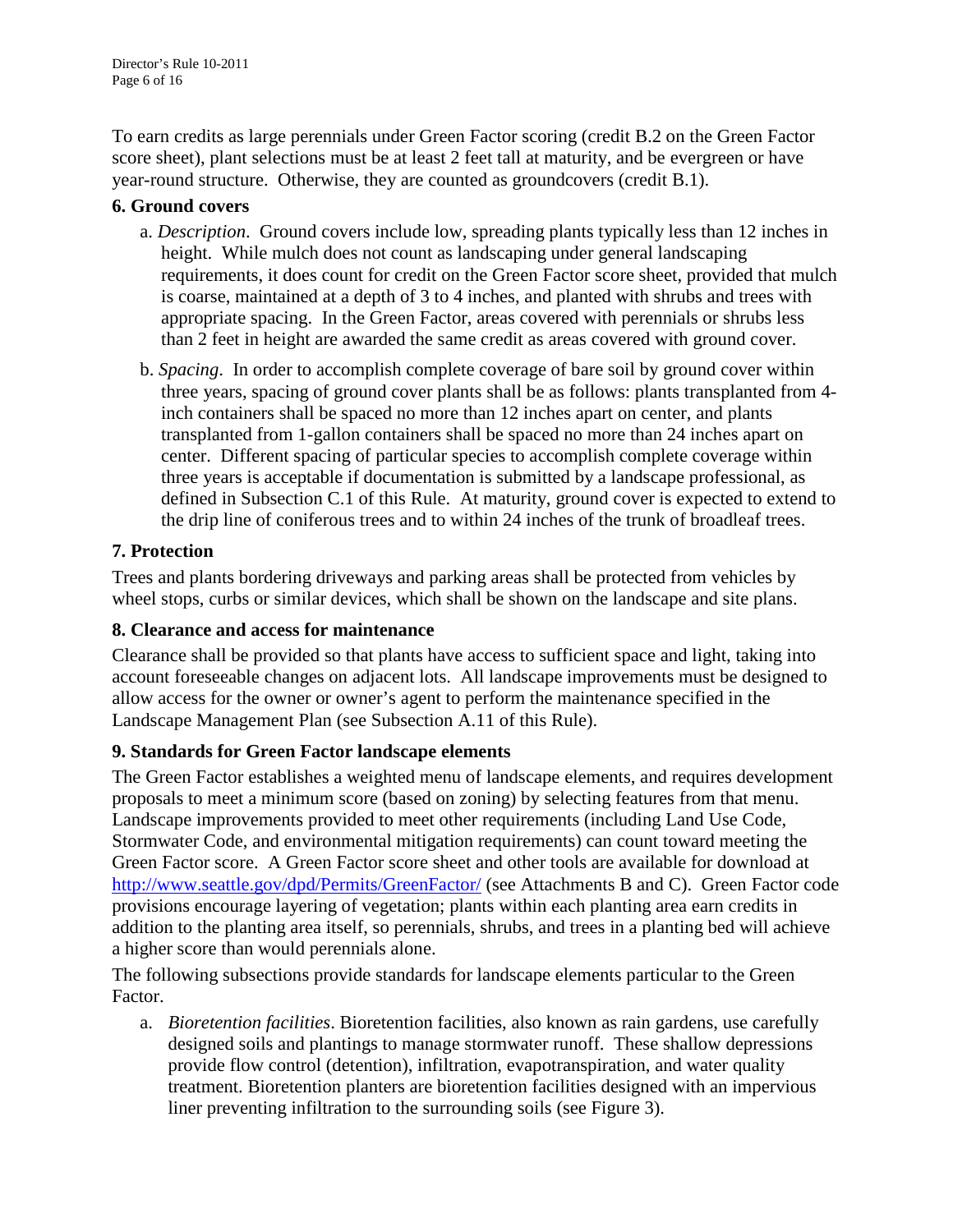Green Factor applicants receive credit for the total area of all bioretention facilities meeting standards of the City of Seattle Stormwater Manual. Bioretention facilities in the right-of-way must meet the standards of the Right-of-Way Improvement Manual (http://www.seattle.gov/transportation/rowmanual/manual/). Bioretention facilities will be subject to review by SDOT and Seattle Public Utilities (SPU) if they are located in the right-of-way. If located on private property, they will be reviewed by DPD following SPU standards.

Note that bioretention facilities and other select Green Factor credits may also count toward meeting stormwater requirements contained in the Stormwater Code. Eligibility for stormwater credit is determined according to SMC 22.800-22.808 and associated Director's Rules. While calculations under the Stormwater Code only provide drainage credit for the bottom area of bioretention facilities, the entire area (sides and bottom) may be counted for Green Factor credit.



#### **Figure 3: Bioretention planter**

*Illustration from the City of Seattle Stormwater Manual*

b. *Green roofs*. Green roofs are any plantings on top of a structure at least 10 feet above grade, including extensive green roof systems and rooftop gardens (Figure 4). Designs must include plans to provide supplemental water for a minimum of two growing seasons, and green roof specifications must be approved by a licensed architect or landscape architect. Assuming that green roofs are planted with drought-tolerant plants, they are eligible for the drought-tolerance bonus credit. When a green roof is specified in the Master Use Permit (MUP) application, it is important that the applicant has considered cost implications including engineering costs. If the green roof is removed from the design after the MUP is issued, the required minimum Green Factor score must be met through the use of other landscape elements.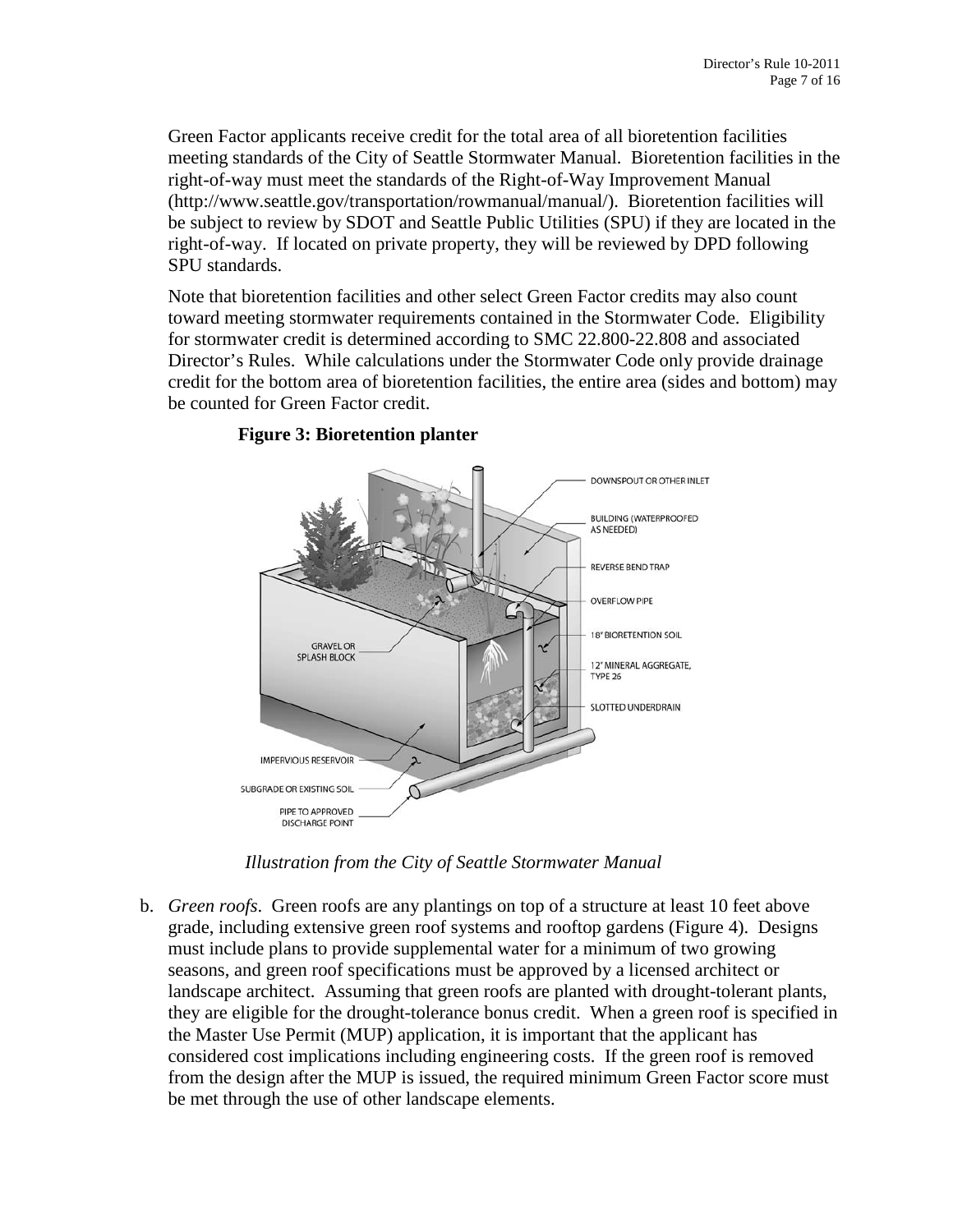#### **Figure 4: Green roof typical design**



Since low-growing vegetation is an integral part of a functioning green roof, it has already been factored into the score for this feature. Green roof vegetation is not eligible for groundcover credits, but taller rooftop vegetation (shrubs and trees) may be counted as separate credits. If counted as a green roof, an area may not be counted in score sheet Section A (landscaped areas).

c. *Vegetated walls*. Vegetated walls are vertical surfaces covered by plants. Vegetated walls include walls or screens with climbing vines, trailing plants, espaliered trees, or modular "green wall" planting systems. For Green Factor credit, measure the height and width of area to be covered by vegetation within five years. Maximum calculated vertical dimension must not exceed 30 feet unless the vegetated wall features built-in growth medium. Plantings must not encroach within City Light safety setbacks (see CAM 122 for details at [http://web1.seattle.gov/DPD/CAMs/CamList.aspx\)](http://web1.seattle.gov/DPD/CAMs/CamList.aspx).

To establish successfully, vegetated walls need soil and light like any other planting. They are only eligible for credit where they are 5 or more feet from adjacent, facing structures. When side or rear lot lines abut zero-lot-line parcels with unused development potential, vegetated walls facing the neighboring property may not be closer than 5 feet to the property line. This setback does not apply to lot lines abutting streets, alleys, or lots with structures already extending to the minimum setback line. Additionally, vines growing on trellises or walls must have at least a 1 foot wide planting strip at the base or top of the wall for rooting area and drainage.

d. *Water features*. Water features include fountains, pools, or other constructed water amenities. To qualify for Green Factor credit, water features must use harvested rainwater for at least 50% of the annual flow, and must recirculate water to reduce water use and guard against breeding of mosquitoes. This can be demonstrated by drainage or plumbing documents indicating that rainwater is a major source of water for the water feature. To achieve Green Factor credit, the applicant is only allowed to calculate those areas of the feature that are under water at least six months of the year.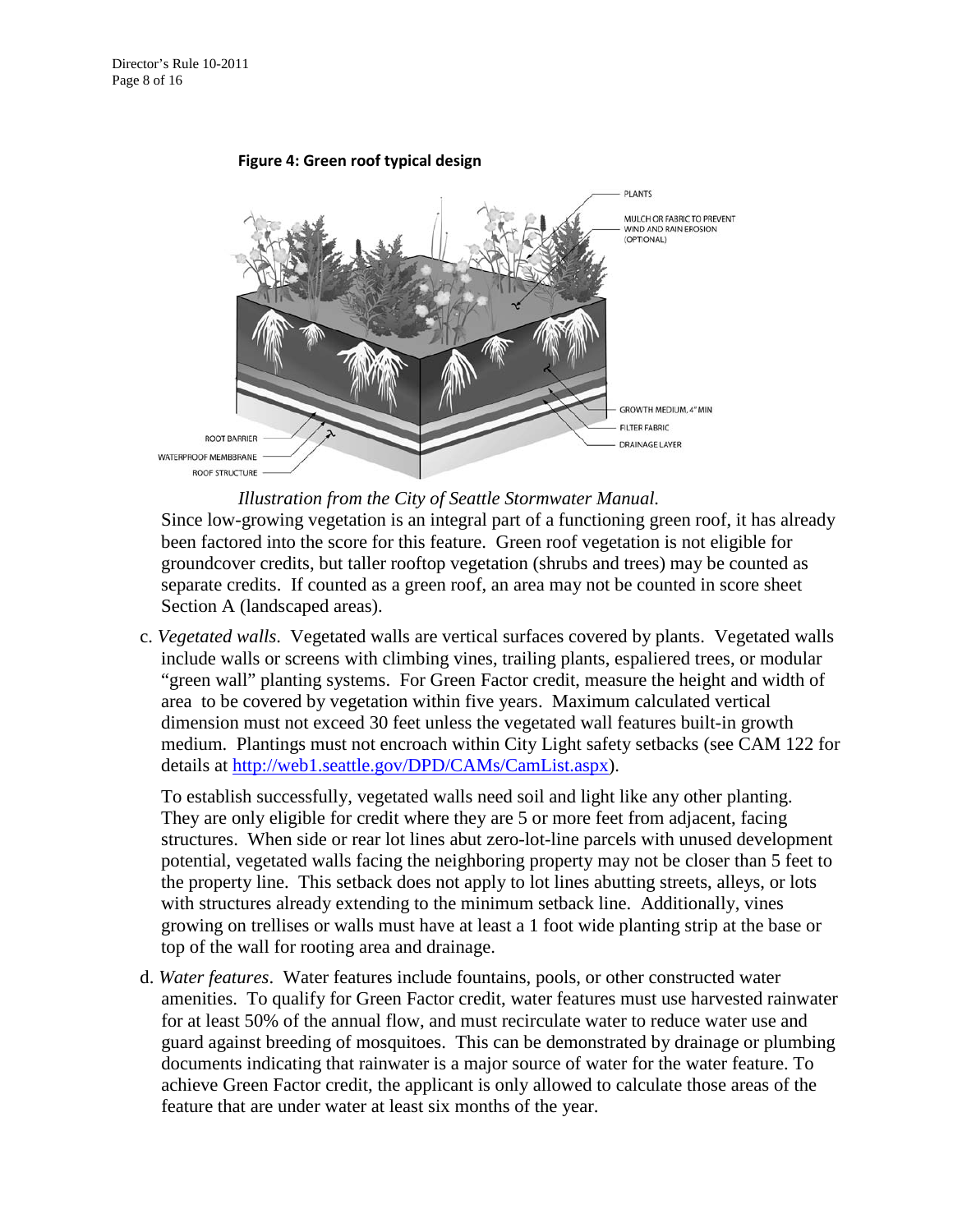e. *Permeable paving*. Permeable pavements allow water to pass through voids in the paving material or between pavers while providing a stable, load-bearing surface. Permeable asphalt and concrete mixes have been developed to allow water infiltration. Interlocking paving units can also be used if they are designed to infiltrate through gaps. Green Factor applicants receive credit for the total area of all permeable paving meeting standards of the City of Seattle Stormwater Manual. Permeable paving in the right-of-way requires an SDOT permit.

Grass pavers are eligible for both permeable paving credit and ground cover credit if used in areas with low traffic volume, such as fire lanes or event parking. Grass pavers cannot be counted for credit in any area with anticipated traffic or parking more than 20% of the time within a given week.

f. *Structural soil systems.* Structural soil systems, including CU-Structural Soil, Silva Cells, and their performance equivalents, support pavement while avoiding subsurface compaction, allowing air and water infiltration and contributing to larger, healthier plants. For Green Factor credit, these systems must be at least 24 inches deep, under pavement, and adjacent to planting areas. Credit is calculated by the square footage of the system's footprint. Structural soil systems in the right-of-way must be approved by SDOT. As per SMC 23.86.019, permeable paving and structural soil together cannot add up to more than one third of a site's Green Factor score.

#### **10. Standards for Green Factor bonuses**

Any landscape feature that has claimed credit under the regular Green Factor categories can also count for one or more bonus credits if it meets the criteria below. Bonus credits can apply to all landscaping, including elements provided in the right-of-way.

- a*. Drought-tolerant or native plant species*. To receive bonus credit for this category, plants must be either drought-tolerant meeting the criteria established in A.2, or native to the Pacific Northwest. Native plants range from ground covers (beach strawberry, kinnikinnik, etc.) to trees (Douglas fir, hemlock, etc.). A plant list including droughttolerant and native species is provided at [www.seattle.gov/dpd/Permits/GreenFactor.](http://www.seattle.gov/dpd/Permits/GreenFactor) Other plants are eligible for this credit, provided that the applicant provides two references showing that the plant is drought-tolerant or native – more detailed lists are available at [http://green.kingcounty.gov/GoNative/Index.aspx.](http://green.kingcounty.gov/GoNative/Index.aspx) Square footage for this credit is calculated as the area covered by drought-tolerant/native ground covers and the equivalent square footage of drought-tolerant/native shrubs and trees as calculated on the Green Factor score sheet – for example, a single native shrub would count for 12 square feet.
- b. *Irrigation with harvested rainwater*. For each area claimed under this bonus, 50% of annual irrigation needs must be met through the use of harvested rainwater. This can be demonstrated by drainage or plumbing documents showing a water storage system sized according to the "Rainwater Harvesting Calculation Tool" available at [www.seattle.gov/dpd/Permits/GreenFactor.](http://www.seattle.gov/dpd/Permits/GreenFactor) Square footage for this credit is calculated as the area plumbed for irrigation with rainwater.
- c. *Landscape features visible to passersby*. To earn this credit, landscaping must be adjacent to the right-of-way or on building façades visible from the right-of-way or public open spaces. Landscaping is considered visible to the public if reasonable sight corridors allow viewing from adjacent rights-of-way or public open space. Square footage for this credit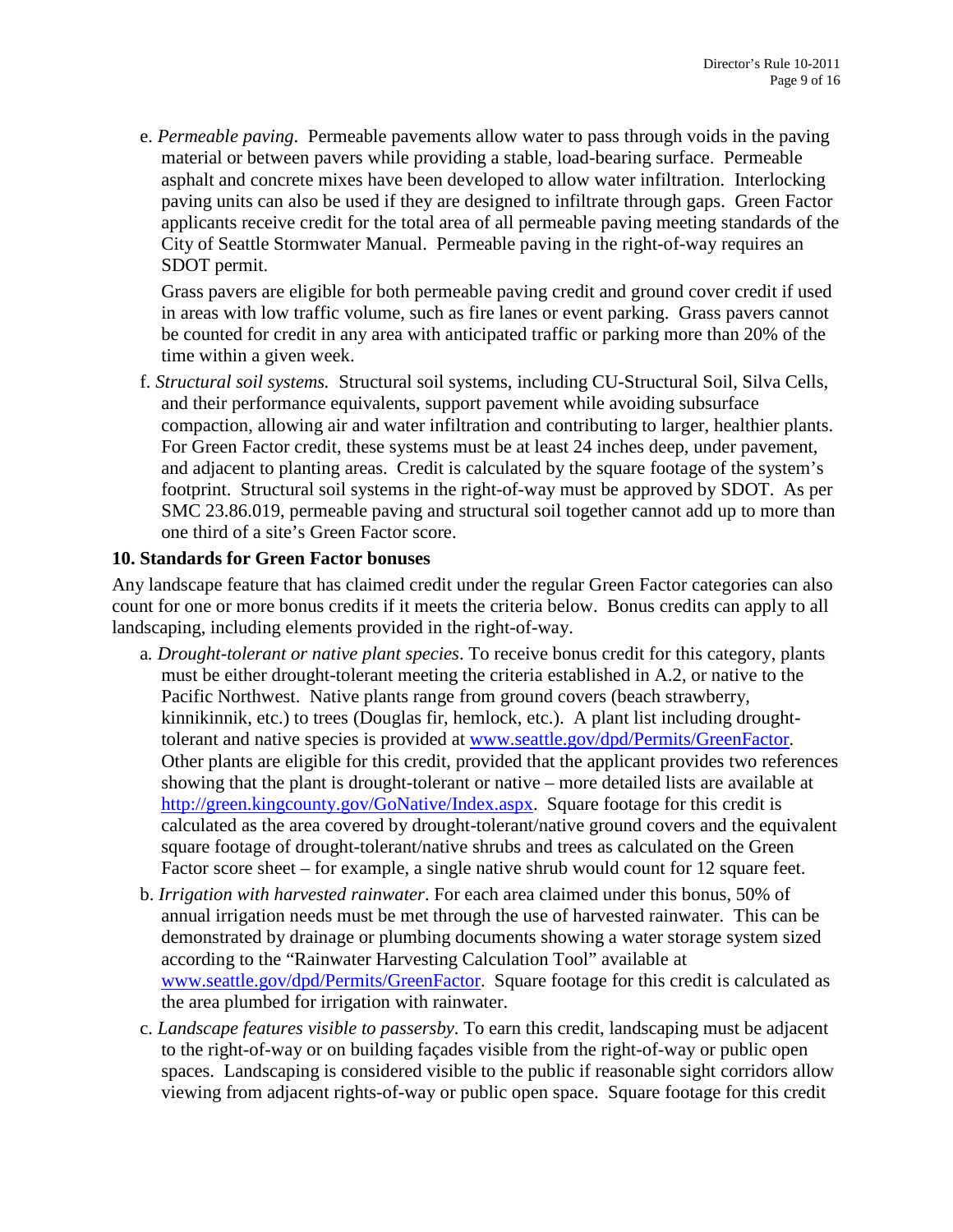is calculated as the area covered by visible groundcovers, green walls, and green roofs, together with the equivalent square footage of all visible shrubs and trees (as calculated on the Green Factor score sheet). For example, a single shrub would count for 12 square feet of bonus credit.

d. *Food cultivation*. Food cultivation areas are designed for the growing of edible plants by the residents or occupants of a building. They can be planted with annual fruits and vegetables; fruit-producing perennials, shrubs, and trees; herbs; and/or nut-bearing plants. All food cultivation areas must be easily accessible to at least some residents or occupants of a building and must have a source of water that can reach all portions of the food cultivation area. Food cultivation areas in the right-of-way are subject to approval by SDOT. Square footage for this credit is calculated as the area covered by food cultivation landscaping together with the equivalent square footage of all food-producing shrubs and trees, as calculated on the Green Factor score sheet – for example, a single blueberry shrub would count for 12 square feet of bonus credit.

#### **11. Landscape Management Plan (required for Green Factor projects only)**

For each site required to comply with the Green Factor, the landscape professional (as defined in Subsection C.1 of this Rule) must prepare a Landscape Management Plan. This Landscape Management Plan shall provide direction on the care and maintenance of plantings, including soil preparation, use of compost, plant replacement, irrigation, weed and pest control, control of noxious or invasive species, and care and maintenance of water or hardscape features. The document is not submitted to DPD, but the project's landscape professional must sign the Landscape Improvement Checklist (Attachment A to this Rule) verifying that a Landscape Management Plan has been prepared and submitted to the owner or owner's agent.

A sample Landscape Management Plan is available a[t www.seattle.gov/dpd/Permits/GreenFactor,](http://www.seattle.gov/dpd/Permits/GreenFactor) and additional information on best management practices and organic landscaping may be found at [www.seattle.gov/util/Services/Yard/For\\_Landscape\\_Professionals.](http://www.seattle.gov/util/Services/Yard/For_Landscape_Professionals)

#### **B. REQUIREMENTS FOR SPECIFIC AREAS**

#### **1. Outdoor amenity areas**

When outdoor common areas are used to fulfill amenity area requirements, landscape elements meeting the standards of this rule count toward landscape requirements.

#### **2. Green Factor projects on campuses or sites with combined parcels**

When partial redevelopment of combined parcels triggers a Green Factor requirement, confusion may arise over how to calculate the affected area. For example, construction of a new building on an educational or medical campus may cross into parcels with existing buildings not affected by the new development. In this scenario, what should an applicant enter for "Parcel Size" on the Green Factor score sheet? Similarly, partial



*For Green Factor calculations on partial redevelopment projects, the project impact area may be used in place of parcel size.*

#### **Figure 5: Project impact area**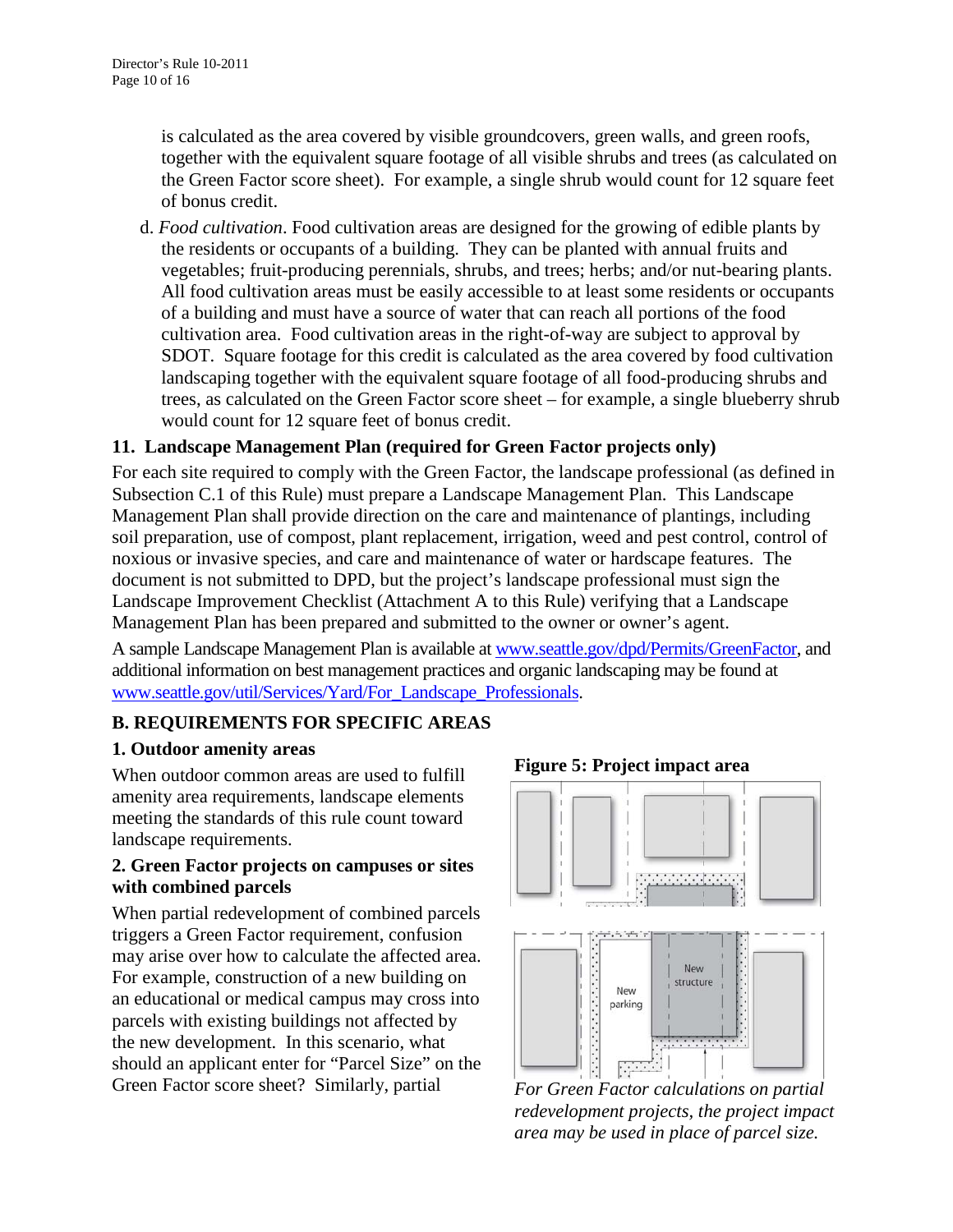redevelopment of a large parcel containing many buildings may cause confusion.

If lot lines do not accurately delineate the new development in either of these contexts, Green Factor "parcel size" can be based on the new construction's impact area (Figure 5). Project impact area shall include new and replaced structures and impervious surfaces, as well as any areas disturbed during construction (typically a 10 foot buffer around the construction area). Staging areas must also be included in the project impact area unless they are already paved and will remain unchanged. The Director determines the boundaries of the project impact area.

## **C. PROCESS REQUIREMENTS**

#### **1. Landscape professional qualifications**

If the proposed project (a) contains 10 or more residential units, (b) contains 20 or more new parking spaces, (c) contains 12,000 or more gross square feet of commercial or industrial space, or (d) contains more than 500 square feet of landscaping in containers, landscape areas accessible to the public must be designed by a licensed landscape architect.

All other required landscape improvements, including improvements for smaller projects not meeting any of the thresholds above, must be designed by a qualified landscape professional. This designation includes licensed landscape architects, certified professional horticulturalists, and certified landscape designers.

The landscape professional for a project must sign all landscape plans submitted with a permit application, and must sign the Landscape Improvement Checklist confirming that the project adheres to City requirements and has been installed according to plans (Attachment A).

#### **2. Landscape plan submittal**

Three sets of landscape plans must be submitted to DPD as part of MUP and/or construction applications.

The following information must be provided on all landscape plan sets:

- a. Lot dimensions and size;
- b. Location and areas of all landscaping (and dimensions where required);
- c. Location, size, and species of all plants used to meet requirements;
- d. Both common and botanical names of all plant material;
- e. If existing trees will be preserved, show location, trunk diameter at breast height (4.5 feet above grade), canopy radius drawn to scale, and species;
- f. Plans demonstrating how preserved trees and other plants will be protected during demolition and construction;
- g. For parking lots and landscaped areas adjacent to driveways: location and dimensions of wheel stops, curbs, or other devices to protect landscaping;
- h. For rooftop or container landscaping or areas to be irrigated with rainwater: a schematic irrigation and drainage plan; size and depth of plant containers (complying with standards from Subsection A.1 of this Rule for trees in containers);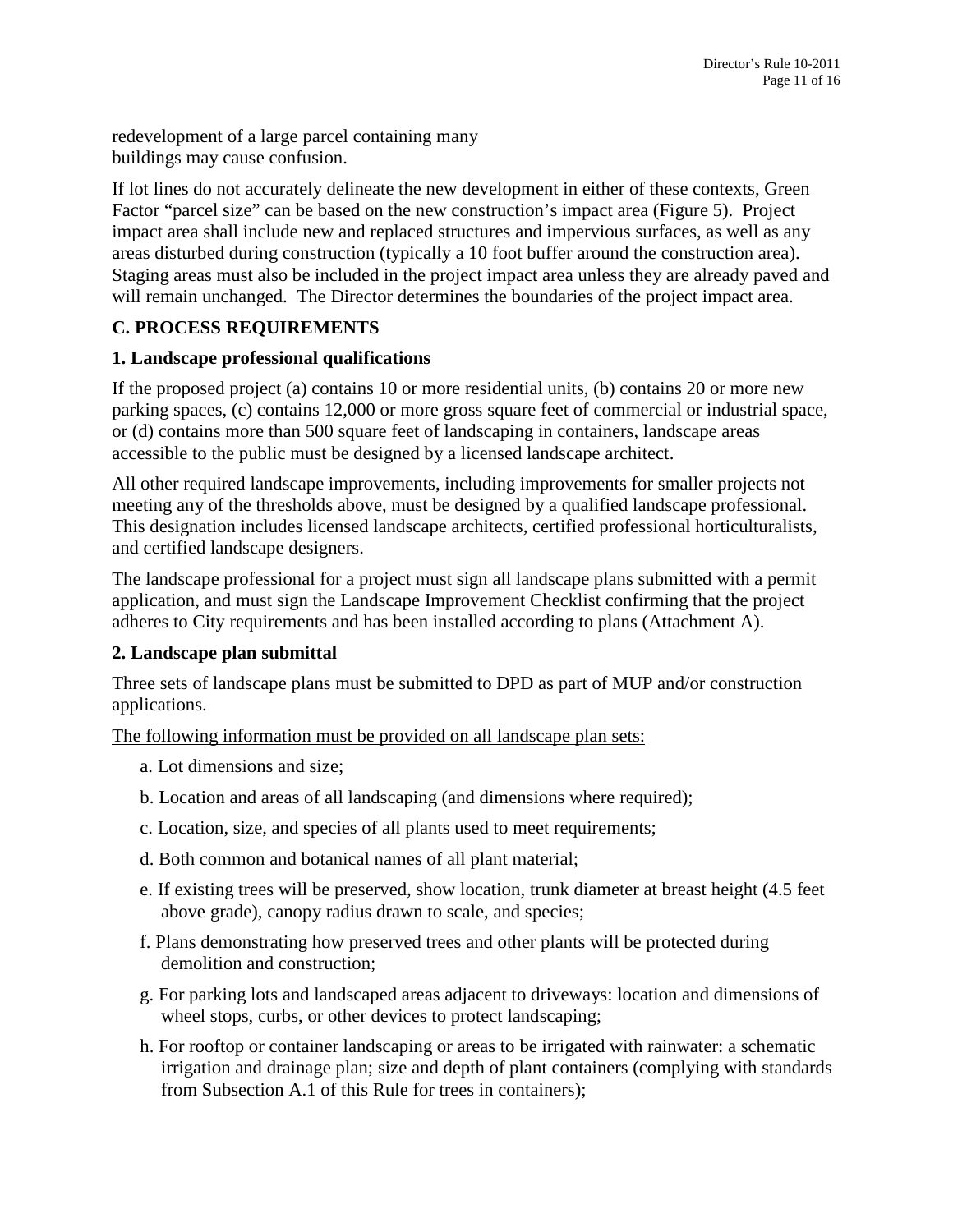- i. For street trees: width of planting strip; location of existing utility lines, poles, meters or other structures located in the planting strip; and species and diameter of the trees;
- j. Location and size of any trees to be removed (alternately, can be shown in the site plan);
- k. Specifications for soil improvement;
- l. Signature of landscape professional (defined in Subsection C.1), verifying that plantings and other landscape elements are appropriately sited and specified, and that landscape elements meet the requirements of this Director's Rule; and
- m. Total square footage of required open space/residential amenity area (if applicable), as well as provided open space/residential amenity area.

Where the Green Factor does not apply, the following must also be provided:

- a. Total square footage of landscaped area required and provided; and
- b. Number of trees, number of shrubs, and quantity of ground cover required and provided.

Where the Green Factor applies, the following must also be provided:

- a. Landscape plan with Green Factor elements called out by Green Factor category and area may be provided as part of the landscape plan or as a separate document;
- b. Green Factor Score Sheet (Attachment B); and
- c. Green Factor Worksheet (Attachment C).

When landscape features in the right-of-way are used to meet Green Factor requirements, plans must be approved by both SDOT and DPD. For projects requiring a MUP, landscape plans for the right-of-way must receive SDOT concept approval before DPD will approve a MUP application. SDOT concept approval through design guidance is a preliminary analysis to determine whether the Green Factor elements are generally acceptable under right-of-way improvement standards (see SDOT Client Assistance Memo 2211 for more details on the Street Improvement Permit Design Guidance process). Projects requiring building permits, but not MUPs, must initiate the Street Improvement Permit or Beautification Permit application with SDOT (not just design guidance) before submitting building permit plans to DPD.

#### **3. Substitutions and other landscape plan revisions**

Revisions to the following features of a landscape plan require a plan revision and approval by DPD: reductions to the number of trees, shrubs, or groundcovers; changes to location of plantings required for screening; changes to any feature that could decrease total planting area or lower the Green Factor score below code requirements; or any other change that could fail to meet a specific permit condition. Substitution of plant species requires a plan revision and approval if the substituted plant is smaller, covers less area, or is less drought-tolerant than the species shown in the approved plans.

Revisions under any of these conditions must demonstrate that the plan continues to be consistent with applicable MUP conditions. A change in street tree species from an approved Street Improvement Permit requires a revision to that permit and approval by SDOT Urban Forestry. For general information call (206) 684-TREE [8733].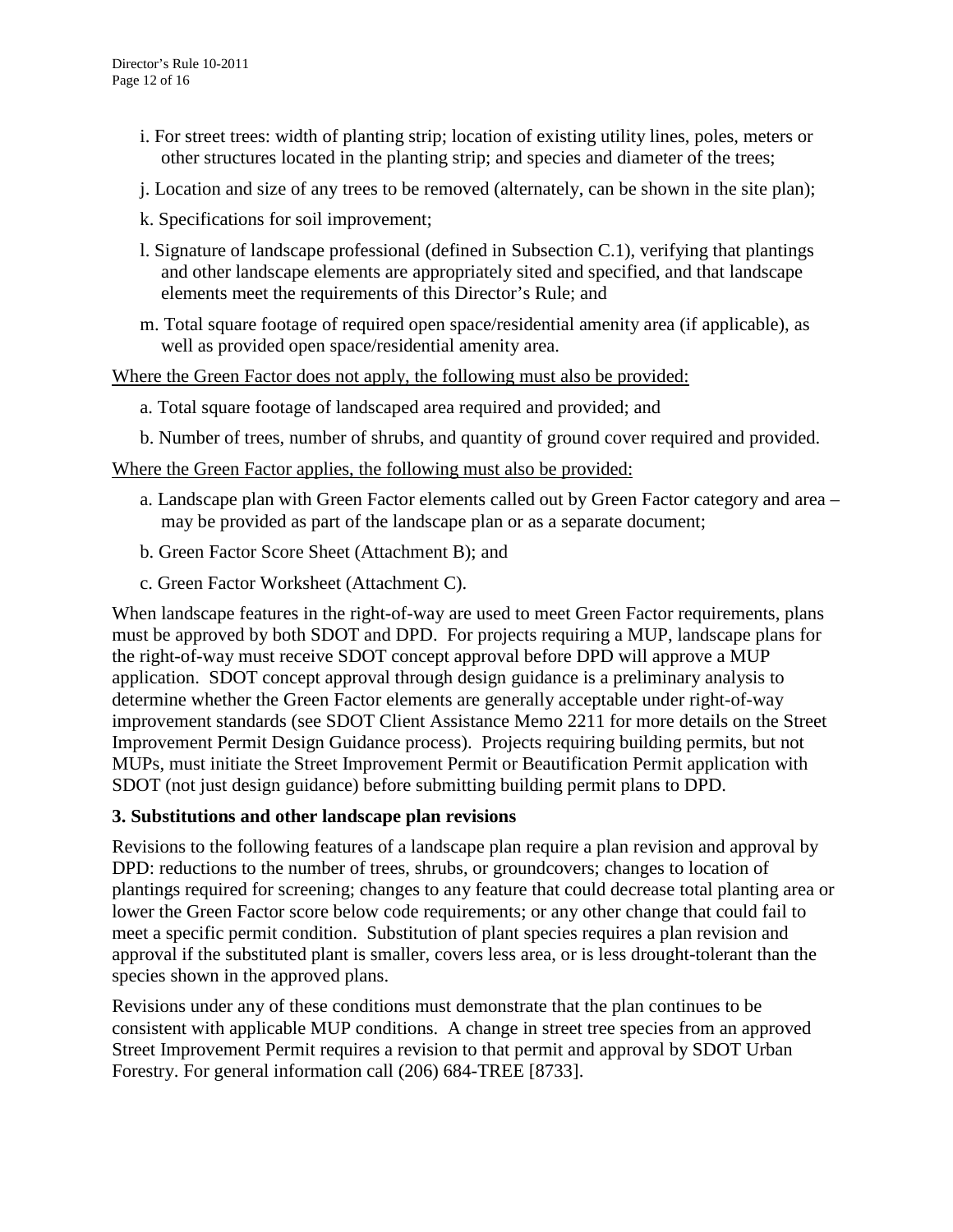#### **4. Installation**

Except as provided below, landscape improvements must be installed in accordance with the approved plan prior to issuance of a Certificate of Occupancy.

- a. *Temporary Certificate of Occupancy*. Applicants may request an exception to this requirement and a temporary Certificate of Occupancy. In order to grant this exception, the Director must find that landscape installation is not currently possible (for example, due to drought conditions, the season or the phasing of the project). When a temporary Certificate of Occupancy is issued, all required landscaping must be installed within four months of occupancy.
- b. *Bond*. At the Director's sole discretion, the Director may grant an extension beyond four months if landscape installation will not be possible within four months of occupation, and if the applicant submits a bond or other financial instrument deemed appropriate by DPD to ensure that landscaping requirements are met. The landscape bond form can be obtained from the Construction Inspector, and shall be for an amount covering the cost of installing the required landscaping. An additional amount can be charged to cover administrative costs.

Prior to issuance of the final Certificate of Occupancy, a Landscape Improvement Checklist (Attachment A to this Rule) must be signed by the project's landscape professional (see Subsection C.1 of this Rule) and submitted to the Construction Inspector, verifying that landscape features were installed or preserved according to the permit approved by DPD.

#### **5. Maintenance**

All plantings and landscape elements required as part of a land use permit or building permit must be maintained for the life of the project. If alterations or failures reduce landscape features to a level below the minimum required planting area or Green Factor score, new features must be added to compensate. This requirement also applies to landscape improvements in the right-ofway if used to meet Green Factor requirements.

#### **D. ENFORCEMENT**

The property owner is responsible for proper landscape installation and maintenance according to approved landscape plans, including but not limited to replacement of dead or dying plants. Property owners may be subject to legal action, as with any other violation of Land Use Code, if landscape elements are not installed per approved plans or if comparable landscape features are not maintained for the life of the project (SMC 23.40.002). Enforcement is the responsibility of the Construction Inspection Division of DPD, at 206-684-8950, prior to issuance of the Certificate of Occupancy. The Code Compliance Division of DPD, at 206-615-0808, is responsible for responding to complaints about noncompliance after the Certificate of Occupancy is issued.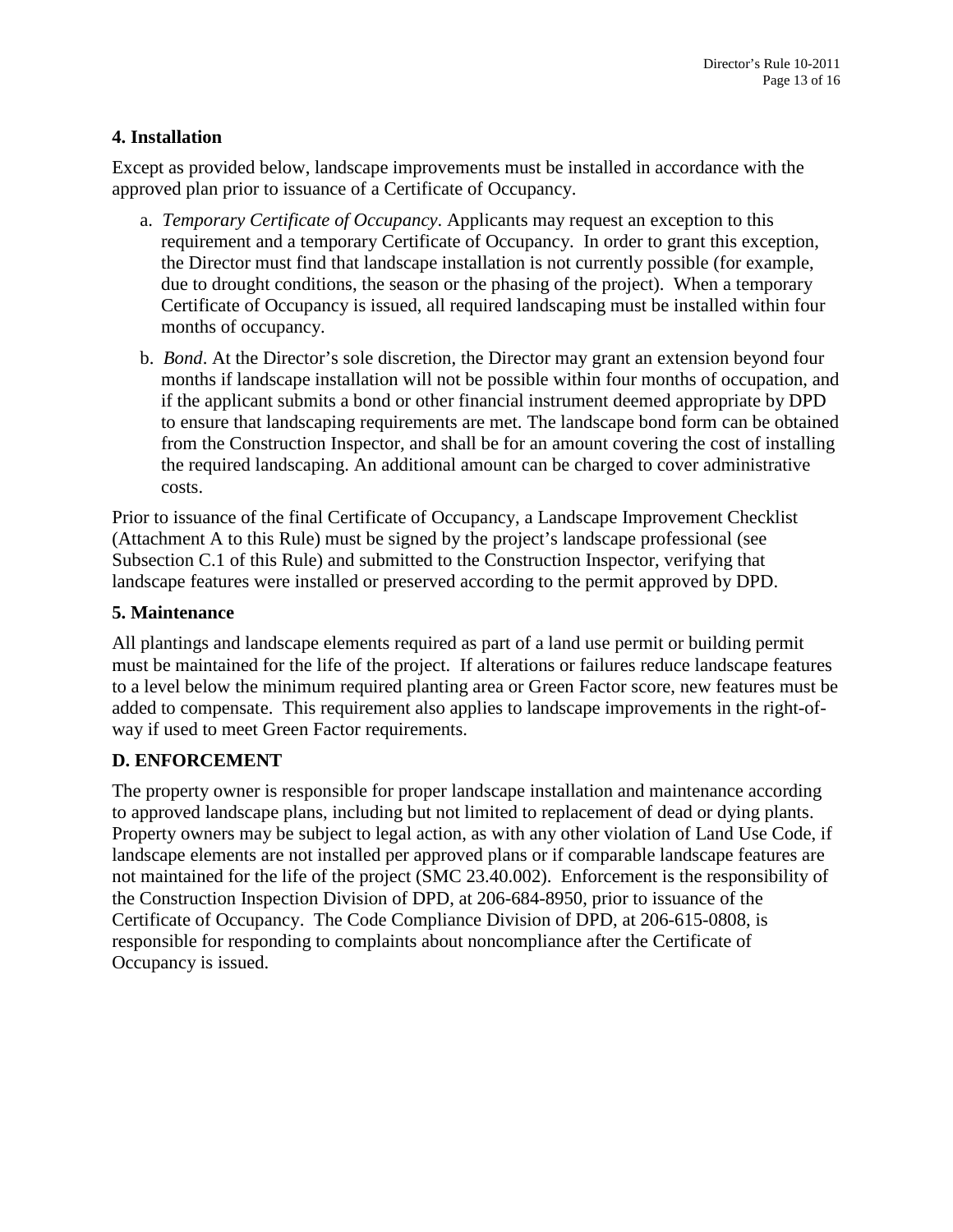# **Landscape Improvement Checklist**

**Attachment A**

I, \_\_\_\_\_\_\_\_\_\_\_\_\_\_\_\_\_\_\_\_\_\_\_\_\_\_\_\_\_\_\_\_\_\_\_\_\_\_\_, declare as follows:

 $\Box$  I am a landscape professional, as defined in Subsection C.1 of Director's Rule 10-2011, responsible for the approved landscape plan for development located at

\_\_\_\_\_\_\_\_\_\_\_\_\_\_\_\_\_\_\_\_\_\_\_\_\_\_\_\_\_\_\_\_\_\_\_\_\_\_\_\_\_\_\_\_, Seattle, WA, and developed pursuant to:

Master Use Application Number \_\_\_\_\_\_\_\_\_\_\_\_\_\_\_\_\_\_\_\_\_\_\_\_\_\_\_\_\_\_\_\_\_\_\_\_\_\_\_\_\_\_\_\_\_\_\_\_\_\_ Building Permit Number

 $\Box$  The approved landscape plan meets or exceeds minimum requirements for this property (including landscaped area or Green Factor score, as required by code).

 $\Box$  The landscape features from the approved landscaping plan for this property have been installed as approved and in a manner consistent with the standards of the Landscaping Director's Rule (10-2011). This includes soil condition as well as the number, size, and approximate location of plantings.

 $\Box$  I understand that any of the following changes to an approved landscape plan requires a plan revision and approval by the Department of Planning and Development:

- a) A reduction to the total number of trees or other plants
- b) Changes to the location of plantings required for screening
- c) Substitution of plant species if the substituted plant is smaller or less drought-tolerant
- d) Any changes that could decrease total planting area or lower the Green Factor score below code requirements, or otherwise fail to meet specific permit conditions.

 $\Box$  Any of the revisions described above, if applicable, have been approved by DPD. Revised permit number \_\_\_\_\_\_\_\_\_\_\_\_\_\_\_\_\_\_\_\_\_\_\_\_\_\_\_\_\_\_\_\_\_\_\_\_

 $\Box$  A Street Improvement Permit has been obtained from the Seattle Department of Transportation (SDOT) for any landscaping in the right-of-way, any changes have been approved by SDOT, and all plants in the right-of-way have been planted according to SDOT standards.

 $\Box$  A completed Landscape Management Plan has been submitted to the owner (required for Green Factor projects only).

**\_\_\_\_\_\_\_\_\_\_\_\_\_\_\_\_\_\_\_\_\_\_\_\_\_\_\_\_\_\_\_\_\_\_\_\_\_\_\_ \_\_\_\_\_\_\_\_\_\_\_\_\_\_\_\_\_\_\_\_\_\_**

I declare under penalty of perjury under the laws of the State of Washington that the foregoing is true and correct.

**Signature of landscape professional discussed by Date** 

**NOTE:** If you provide false information in this document, you will subject yourself to criminal liability. You may also subject the property owner to a penalty of \$150-\$500 per day for each day that the landscape features are out of compliance with code requirements (SMC 23.90.018).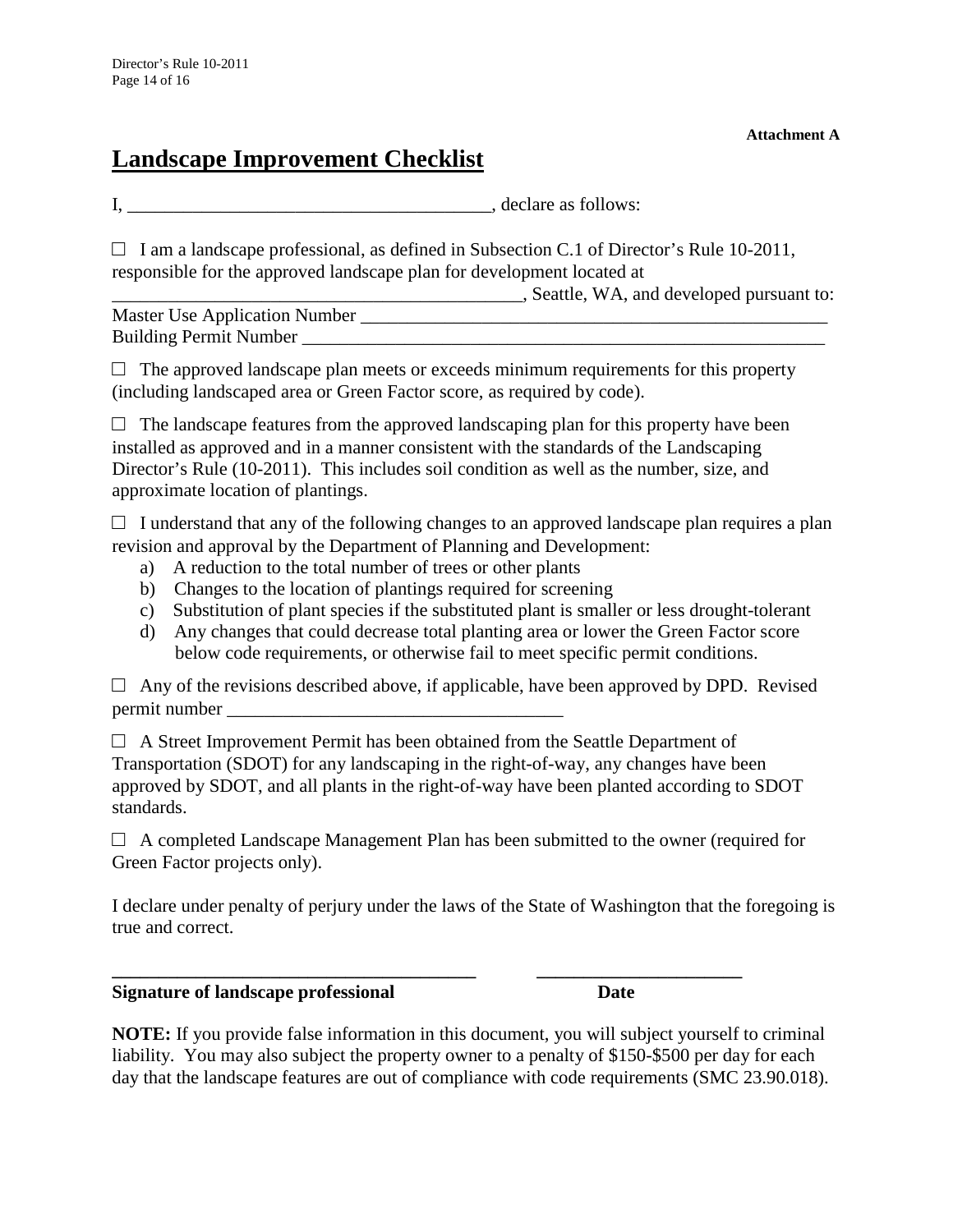#### **Attachment B**

The interactive Excel version of this score sheet is available at [www.seattle.gov/dpd/Permits/GreenFactor.](http://www.seattle.gov/dpd/Permits/GreenFactor)

|                         | Revised 12/28/10<br><b>Green Factor Score Sheet</b>                                                                            |                                                       | SEATTLE×green factor            |                                 |              |
|-------------------------|--------------------------------------------------------------------------------------------------------------------------------|-------------------------------------------------------|---------------------------------|---------------------------------|--------------|
|                         | Project title:                                                                                                                 | enter sq ft                                           |                                 |                                 |              |
|                         | Parcel size (enter this value first) *                                                                                         | of parcel<br>5,000                                    |                                 | <b>SCORE</b>                    |              |
|                         | Landscape Elements**                                                                                                           | <b>Totals from GF worksheet</b>                       |                                 | Factor                          | <b>Total</b> |
|                         | A Landscaped areas (select one of the following for each area)                                                                 |                                                       |                                 |                                 |              |
| 1                       | Landscaped areas with a soil depth of less than 24"                                                                            |                                                       | enter sq ft<br>0                | 0.1                             |              |
| 2                       | Landscaped areas with a soil depth of 24" or greater                                                                           |                                                       | enter sq ft<br>0                | 0.6                             |              |
| 3                       | <b>Bioretention facilities</b>                                                                                                 |                                                       | enter sq ft<br>0                | 1.0                             |              |
| в                       | Plantings (credit for plants in landscaped areas from Section A)                                                               |                                                       |                                 |                                 |              |
| -1                      | Mulch, ground covers, or other plants less than 2' tall at maturity                                                            |                                                       | enter sq ft<br>0                | 0.1                             |              |
| 2                       | Shrubs or perennials 2'+ at maturity - calculated<br>at 12 sq ft per plant (typically planted no closer than 18" on center)    | enter number of plants<br>0<br>enter number of plants | 0                               | 0.3                             |              |
| 3                       | Tree canopy for "small trees" or equivalent<br>(canopy spread 8' to 15') - calculated at 75 sq ft per tree                     | 0                                                     | 0                               | 0.3                             |              |
| 4                       | Tree canopy for "small/medium trees" or equivalent<br>(canopy spread 16' to 20') - calculated at 150 sq ft per tree            | enter number of plants<br>0                           | 0                               | 0.3                             |              |
| 5                       | Tree canopy for "medium/large trees" or equivalent<br>(canopy spread of 21' to 25') - calculated at 250 sq ft per tree         | enter number of plants<br>0                           | 0                               | 0.4                             |              |
| 6                       | Tree canopy for "large trees" or equivalent<br>(canopy spread of 26' to 30') - calculated at 350 sq ft per tree                | enter number of plants<br>0<br>enter inches DBH       | 0                               | 0.4                             |              |
| 7                       | Tree canopy for preservation of large existing trees<br>with trunks 6"+ in diameter - calculated at 20 sq ft per inch diameter | 0                                                     | 0                               | 0.8                             |              |
| C.                      | <b>Green roofs</b>                                                                                                             |                                                       |                                 |                                 |              |
| 1                       | Over at least 2" and less than 4" of growth medium                                                                             |                                                       | enter sq ft<br>0                | 0.4                             |              |
| $\overline{\mathbf{2}}$ | Over at least 4" of growth medium                                                                                              |                                                       | enter sq ft<br>0<br>enter sq ft | 0.7                             |              |
| D                       | <b>Vegetated walls</b>                                                                                                         |                                                       | 0<br>enter sq ft                | 0.7                             |              |
| Е                       | <b>Approved water features</b>                                                                                                 |                                                       | 0                               | 0.7                             |              |
| F                       | Permeable paving                                                                                                               |                                                       |                                 |                                 |              |
| 1                       | Permeable paving over at least 6" and less than 24" of soil or gravel                                                          |                                                       | enter sq ft<br>0                | 0.2                             |              |
| $\overline{2}$          | Permeable paving over at least 24" of soil or gravel                                                                           |                                                       | enter sq ft<br>0<br>enter sq ft | 0.5                             |              |
|                         | <b>G</b> Structural soil systems                                                                                               | sub-total of sq $ft =$                                | 0                               | 0.2                             |              |
| н.                      | <b>Bonuses</b>                                                                                                                 |                                                       |                                 |                                 |              |
| 1                       | Drought-tolerant or native plant species                                                                                       |                                                       | enter sq ft<br>0                | 0.1                             |              |
| $\overline{2}$          | Landscaped areas where at least 50% of annual irrigation needs are met<br>through the use of harvested rainwater               |                                                       | enter sq ft<br>0                | 0.2                             |              |
| 3                       | Landscaping visible to passersby from adjacent<br>public right of way or public open spaces                                    |                                                       | enter sq ft<br>0                | 0.1                             |              |
| 4                       | Landscaping in food cultivation                                                                                                |                                                       | enter sq ft<br>0                | 0.1<br>Green Factor numerator = |              |
|                         |                                                                                                                                |                                                       |                                 |                                 |              |

\* Do not count public rights-of-way in parcel size calculation.

the parties of the parties of the parties of the parties of the parties.<br>It You may count landscape improvements in rights-of-way contiguous with the parcel. All landscaping on private and public<br>property must comply with